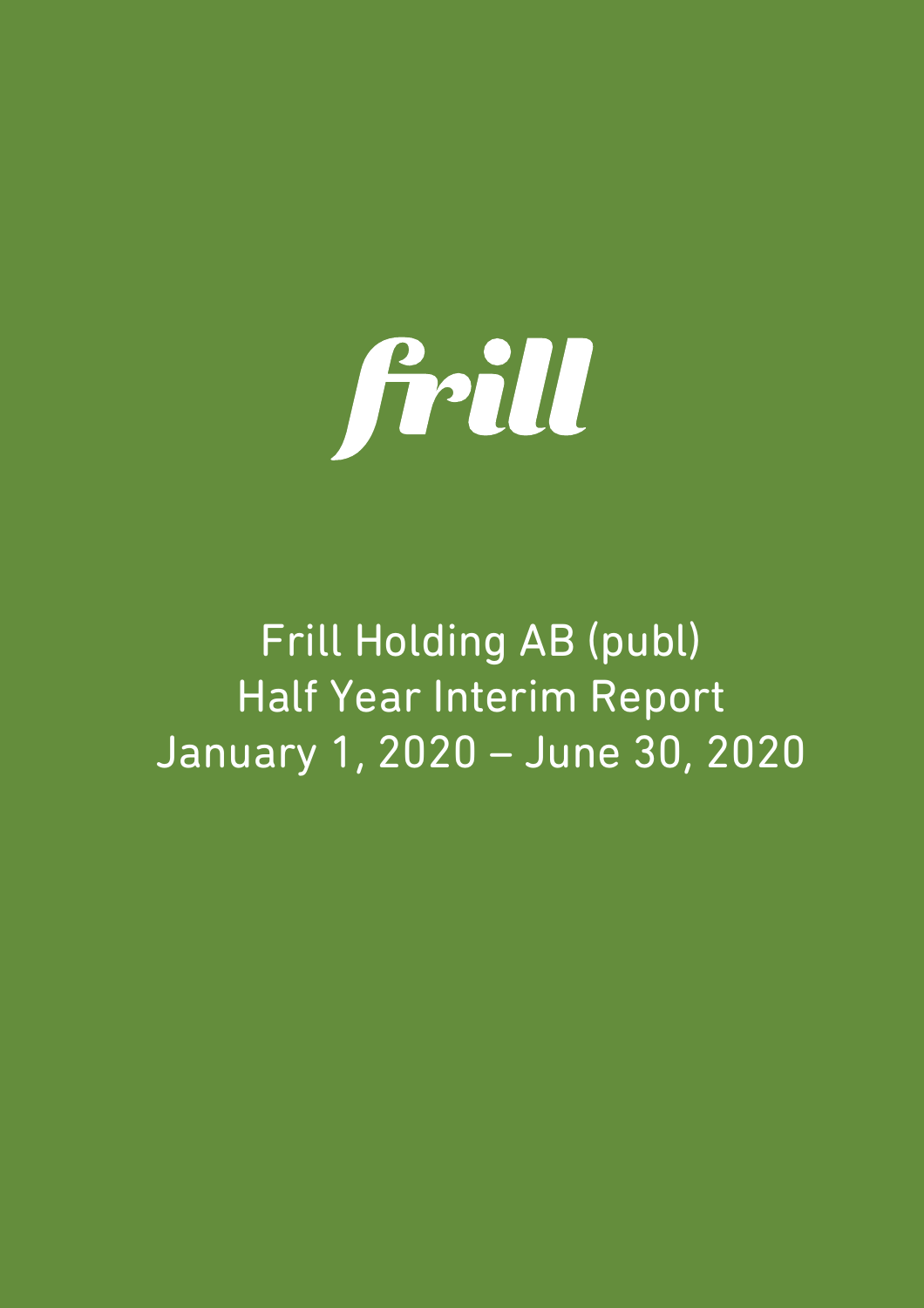

## **HALF YEAR INTERIM REPORT JANUARY 1, 2020 –JUNE 30, 2020**

Frill is an innovative food technology company that has developed a unique frozen platform for a range of applications especially in plant-based products. Frill's innovative platform technology permits the creation of smooth frozen textures. This technology has allowed Frill to create creamy textures for a frozen every day snack made entirely from fruit and vegetables with high fiber credentials. The first product launched, is a healthy frozen product that is highly differentiated in terms of fiber, micronutrient, sugar, and caloric content compared to all other products in the category.

Frill has, also created a product line, developed ingredient know-how, established a scalable manufacturing and distribution footprint, and is now established in three regions, USA, UK and Sweden. Frill Holding AB is a Swedish public limited company with its head office in Uppsala.

### **JANUARY-JUNE 2020 - OPERATIONS AT A GLANCE**

Frill has now established its technology, pipeline, production scale in the USA and UK, and has set up supply chains, distributors, and range of retailers that carry our products. Furthermore, new channels that play to Frill's strength particularly in the convenience (e.g., schools, universities, offices) and healthcare (e.g., Kaiser Permanente) have been established. Over the first half of 2020 there have been the following highlights:

Covid 19 has had a mixed impact on the business

- Sales in existing retail outlets have increased by 20-40%. Also higher temperatures in the UK have had a positive impact on sales.
- Sales in offices, schools, cafes, event centres etc. have been lower due to various lockdown measures particularly in the UK and the USA.
- Add sales have continued to decline due to the fall in protein-ice cream sales in general and low cost competitors. While sales of the new flavour have done well, it was not sufficient to stem the decline in the older range.
- Online sales have seen significant growth, for example, compared to last year Frill's sales at Mathem are double what they were over the same period last year
- As a precaution given the current environment, the business has reduced headcount (from 11 to 8 currently).

New products developed and manufactured

- Frill's focus has been to complement the current range with a more indulgent option (using a pre-biotic sweetener). This has been accomplished and a range of new flavours have been developed
- The new products have been tested in the USA and Sweden. Lindora Clinic has put in orders for the new product and the first batch has been delivered. A second set of broader (in store) market tests are planned for Finland for the joint brand with Lejos OJ (based on Add formulation), production for these has been successfully completed.
- New Add functional product launched

Marketing push

- Agreement with publisher to launch a book on Fiber that will give credibility to the benefits of fiber on a broader societal level.
- Collaboration and podcast with FoodPharmacy, who are a credible voice in the healthy food segment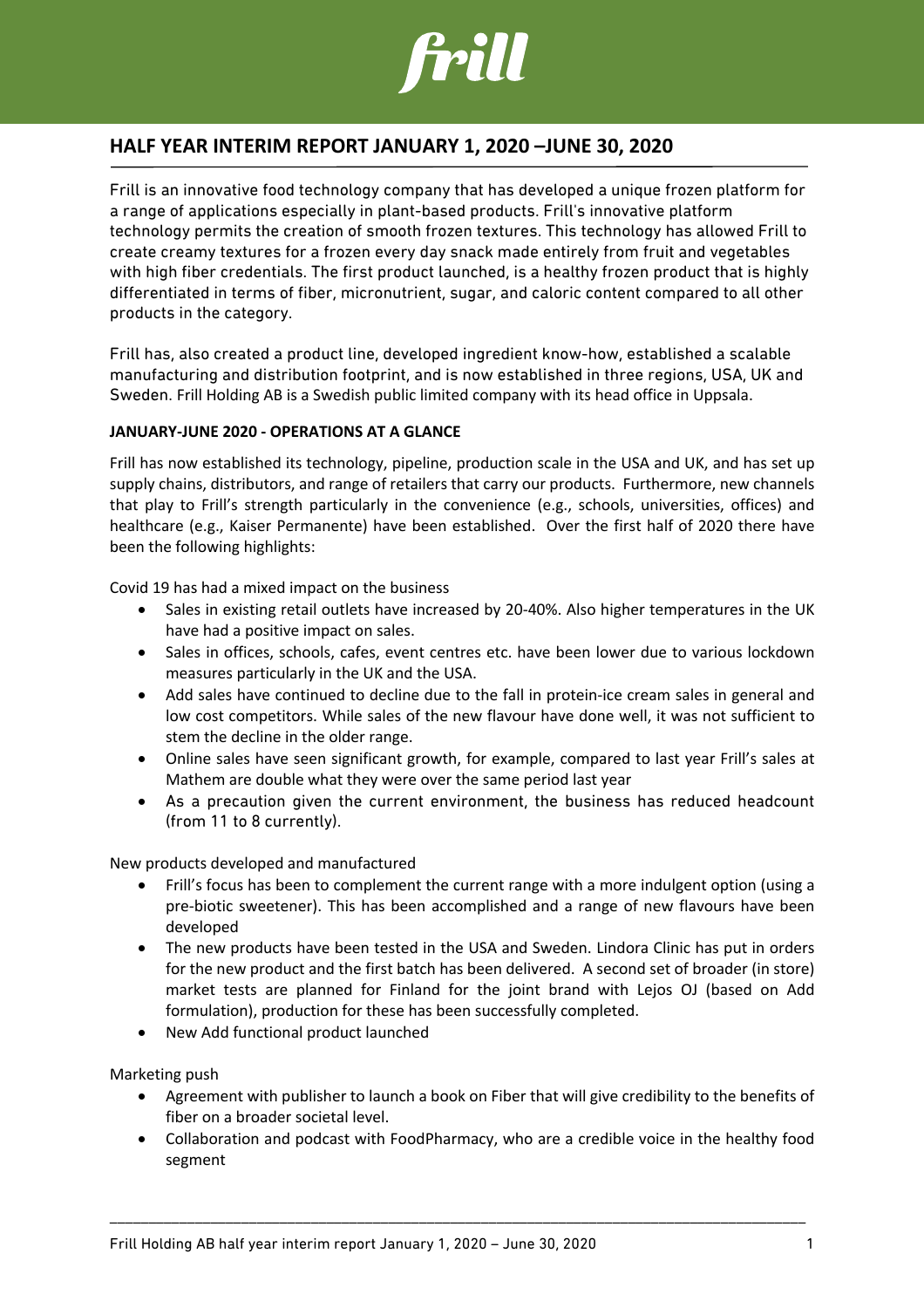

• Publication of Frill's white papers (e.g., on the benefits of Fiber on reducing severity of viral lung diseases such as Covid) on Kaiser Permanente's intranet

### **JANUARY-JUNE 2020**

- Net sales for the period amounted to 1 173 TSEK (1 144)
- EBIT for the period amounted to –5 837 TSEK (-8 673)
- Equity at the end of the period amounted to 37 257 TSEK (24 943)
- Earnings per share totalled SEK -0.2 kr (-0.4)
- Cash flow from operating activities amounted to -4 936 TSEK (-7 615)
- Cash and cash equivalents at the end of the period amounted to 862 TSEK (4 108)

|                           | 2020     | 2019     | 2019     |
|---------------------------|----------|----------|----------|
| <b>TSEK</b>               | Jan-June | Jan-June | Jan-Dec  |
| Net sales                 | 1 1 7 3  | 1 1 4 4  | 2 3 0 5  |
| <b>EBIT</b>               | $-5837$  | $-8673$  | $-17040$ |
| Equity                    | 37 257   | 24 943   | 29 001   |
| Earnings per share, kr    | $-0,2$   | $-0.4$   | $-0,7$   |
| Cashflow                  | $-4936$  | $-7615$  | $-16283$ |
| Cash and cash equivalents | 862      | 4 1 0 8  | 5 1 4 8  |

### **FINANCIAL KEY RATIOS**

### **SIGNIFICANT EVENTS AFTER THE BALANCE SHEET DATE1**

Completion of new rights issue that was oversubscribed with issue proceeds (before issue costs) of TSEK 15 155.

- The new issue concerned a maximum of 30 310 138 Class B shares at a subscription price of SEK 0.5 per share, implying an issue proceeds (before issue costs) of a maximum of TSEK 15 155. The rights issue was oversubscribed by 102.7 per cent.
- Through the rights issue, the number of shares in Frill increased to 66 120 276 shares, of which 3 000 000 are Class A shares and 63 120 276 Class B shares. The dilution due to the remuneration issue amounts to approximately 8.32 percent. The share capital increased to TSEK 3 306.

 $1$  Due to the shares being registered at Bolagsverket on July 9, 2020, the effect of the new share issue is listed under the following positions in the Consolidated Balance Sheet on page 10: other receivables, unregistered share capital, other contributed capital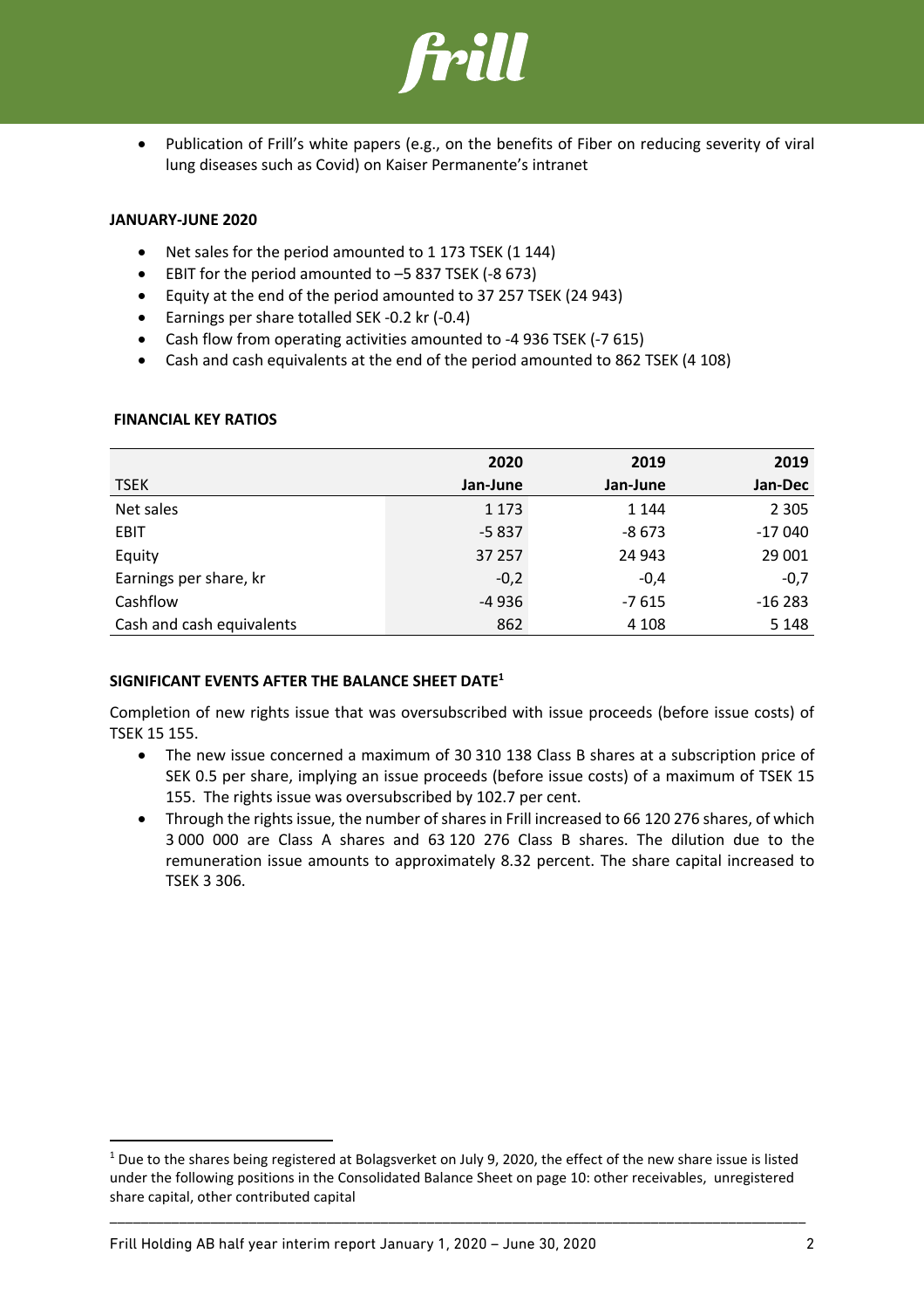

### **MESSAGE FROM THE CEO AND THE LEADERSHIP TEAM**

Over the past six months, Frill has continued to develop its footprint in its markets and further establish its credibility in segments where Frill's value proposition particularly matters. We are now available in a range of reputable retail stores, have endorsements from authorities with a stake in healthy nutrition, such as Kaiser Permanente, the California Department of Education and weight management clinics. There is no other product that can boast as high a level of fiber, and low sugar and fat, as Frill. The scientific evidence for the wide and significant range of benefits that fiber delivers is growing by the day. The level of fiber in a portion of Frill is for example correlated with 10-20% lower levels of cardiovascular disease and there is growing evidence of benefits on the metabolic, digestive, and immune systems.

Our value proposition is simple: A pleasurable way of delivering healthy nutrition. Now that Frill can be more easily bought in key on-line and off-line channels, we will increase our PR efforts by targeting any communities that could benefit from Frill as well as media that care about public health.

The opening up of the convenience channel during 2019 (i.e., single-serve tubs) was an important development. Firstly, it allows Frill to place itself in new locations such as business offices, university canteens, hospitals, cafés, vending machines, or airlines that require far lower marketing effort. Secondly, the lower price-point makes it easier for consumers to trial the product. Our strategy is to now focus on expanding these channels. While the Covid epidemic has hampered immediate implementation, we continue to develop the pipeline as post-Covid, there will be an even higher focus on healthy offerings.

Historically, Frill's channel strategy was focused on large tubs launched with traditional retailers. These retailers generally do not prefer smaller tubs. Consumers who are not familiar with Frill have a high barrier to purchase, due to the higher price point of a large tub. With the opening up of new channels such as schools, cafes, companies etc, the smaller format has many advantages including a lower barrier to trial (lower price point) and the tub can be consumed in one sitting. Especially, with the more pro-active focus on fiber, a daily dose can more easily be delivered in a small format.

The implication of this is as follows:

- 1. Further focus the existing range on channels where Frill has a unique value proposition: health-focused convenience (e.g., schools, healthcare, offices) and where marketing cost is kept to a minimum. Over time, as consumers become more familiar with the brand, this also has the benefit of generating additional pull for the traditional retail channel (i.e., what has been consumed at work, will also be a candidate for the home purchase). While the Corona crisis is currently hampering a broad rollout, most discussions so far with potential customers have been fruitful. For example, in Sweden, more than half of companies contacted expressed interest in providing Frill as a truly healthy snack to their staff and visitors. We expect that of these a significant portion will have Frill at their premises.
- 2. Launch more indulgent products, i.e., increase sweetness and improve scoopability using probiotic sweetener (xylitol). This has already been independently market tested in Finland (co-brand with Leijos) and USA (Lindora Clinic). Frill also will differentiate the higher indulgence products in terms of packaging from existing product: A more premium package, with more assertive messages on the value of the product.
- 3. Increase focus on single-serve format to further emphasize the "portion of daily life-saving fiber" message.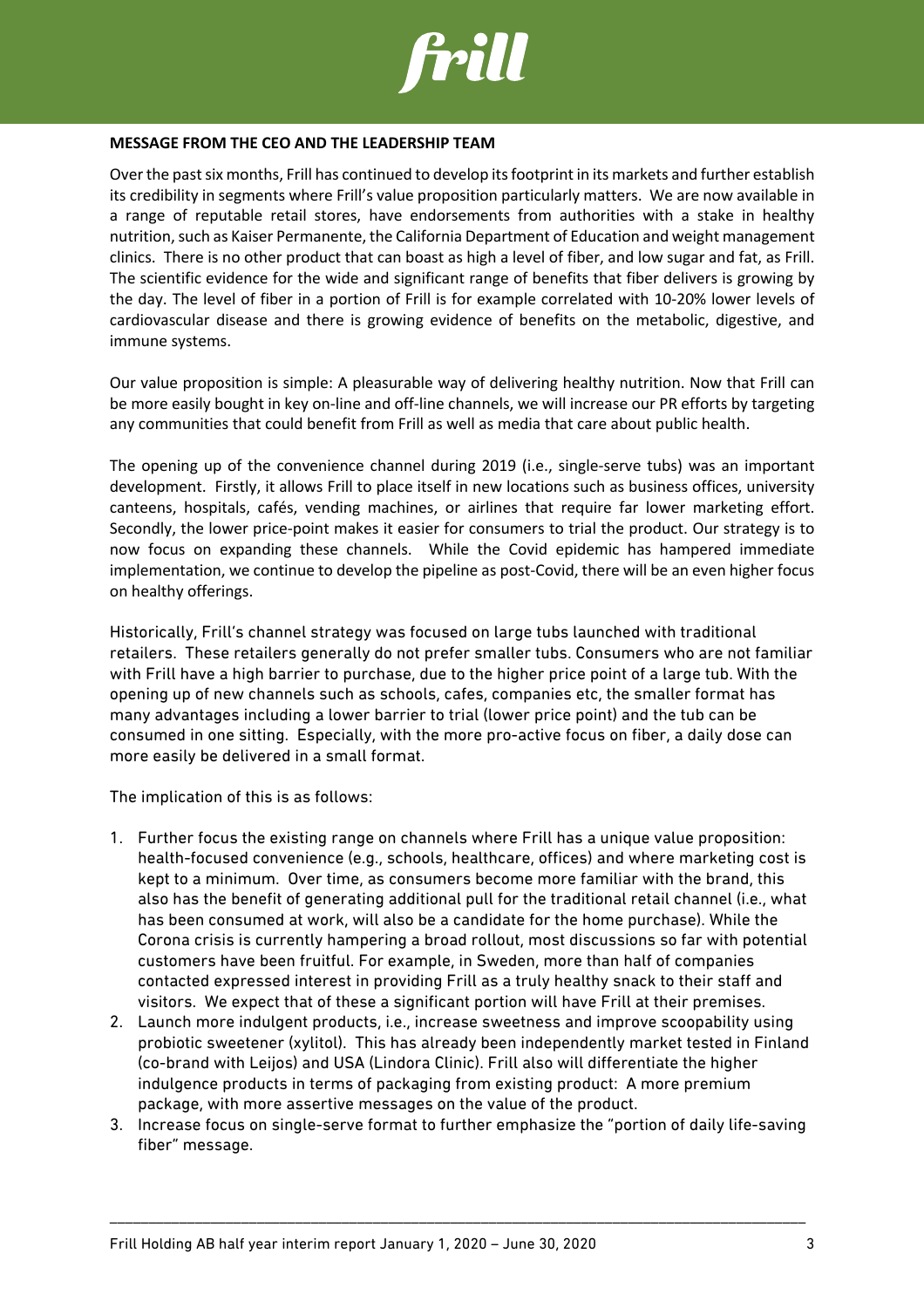

Also, the fiber message is beginning to catch on due to consumer interest particularly in gut health, obesity prevention/weight management, and immune health. Frill's high-fiber credentials continue to be differentiated on the market. While the value of fiber is intellectually and scientifically established, it has not yet become emotionally internalized by consumers, because there are very few products with high fiber that are also delicious and where the consumer appreciates the value of higher fiber being present in the product. Fiber awareness is currently where protein was a decade ago (i.e., about to become mainstream). Within the nutrition and health community, the understanding of the vast benefits of fiber has shifted: a fertile environment to recruit ambassadors.

- 4. Position messages more forcefully around fiber health linked to weight management, gut health and immunity (e.g., Kaiser Permanente published Frill's white paper on Fiber impact on viral infections on their intranet).
- 5. All products to visibly advertise high fiber credential as key differentiator. So far, the positioning has been that Frill is delicious and by the way healthy. The new positioning will be that Frill is a daily necessity for healthy living and adding years to one's life. The appendix shows the planned channel focus.

Establish fiber credentials (e.g., write the book on fiber (currently in the pipeline with publisher, Pavillion), expand endorsements from health authorities (e.g., endorsement from Prof. Colin Campbell, author of the best seller The China Study, Cornell University).

*Khosro Ezaz-Nikpay, Ph.D., CEO Mats Lindstrand, Chairman of the Board*

### **Why Frill bets on the value of fiber**

Higher fiber consumption strongly correlates with healthy longevity. For example, 10g of additional fiber per day (ca. one portion of Frill) correlates with a reduction of mortality by 10%. The reason is that increased fiber consumption significantly reduces cardiovascular disease, certain cancers, inflammation, and bacterial and viral infection $^2$ . Fiber can also play a powerful role in supporting weight management. Diets have so far proven ineffective in countering the growing obesity crisis and related diseases such as Type II diabetes. Many plant-based products are potentially good for the environment due to a lower carbon and water footprint, but not necessarily good for the individual (high sugar, saturated fat, salt etc.). The solution, too much of what can have a major impact on human health, is about increasing fiber. In addition to the benefits of fiber, the frozen format and Frill's ability to have much of its fruit and vegetable sourced ripened, protects and delivers a significantly higher micronutrient load.

<sup>2</sup> Fiber, through its central influence on our gut microbiota, is known to have a positive effect on inflammation in general, and diseases of the airways that involve an immune response from the body in particular. Among many other benefits of fiber, it is metabolized by some of our gut bacteria into short-chain fatty acids. These have a profound effect on our immune system in terms of reducing inflammation and a wide range of other benefits. Several studies also show that the positive effects relate to the development of protective immunity and reduced immune system-linked tissue damage when lungs are infected with viruses. See for example, Trompette, A et al., Immunity, 48/5, 992-1005, 2018.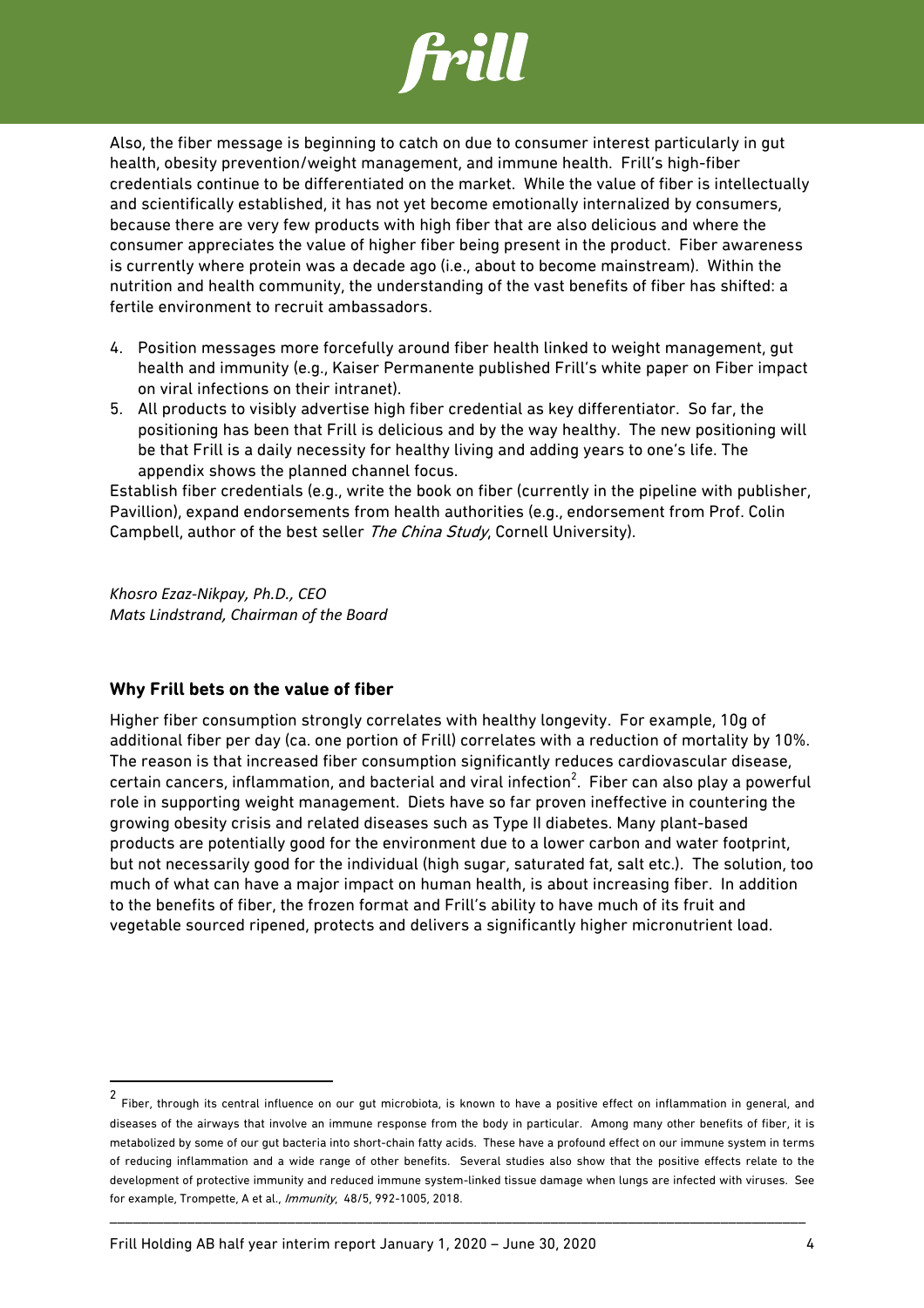

## Our product is highly differentiated

### **Example Sweden (chocolate flavor)**



Note some manufacturers only report values per 100 ml. For these a conservative 40% overrun was assumed

### **CHALLENGES AND OPPORTUNITIES**

Our main challenge is to stand out from the crowd. The market is inundated with many false claims, scares, and hypes, and Frill must ensure that its voice is heard and that consumers become our primary proponents. We have innovated the product, we now will innovate the consumer experience of the brand. Therefore, in our next phase of growth we will primarily focus on getting consumers to engage with the product and take their health into their own hands. Our growth will depend on our ability to excite consumers and the rate at which we expand our footprint at retailers and convenience channels. Frill is currently market testing a more emotional message that shows how essential fiber/Frill is to our health: "Give a Frill", because you care about your own health and that of your loved ones.

Our second challenge is timing. While we have a large set of retailers interested in carrying Frill, due to retailer's own onboarding cycles, it can take 6-18 months between commitment and becoming available on the shelves. The convenience and single-serve channels have a much shorter cycle and thus more attractive for growing Frill. In these channels the Covid epidemic has created a delay due to lockdowns. However, post lockdown we expect a higher attention on healthy products than before.

Frill has been well-received in all of its regions and we are expanding our footprint continuously. Overall, the trends towards healthier alternatives, vegan and vegetarian lifestyle shifts, and convenience is working in Frill's favour. We also expect an emerging trend that we have predicted, namely an increasing focus on gut health, to be an additional future driver of consumer interest in Frill's products. The high level of fiber present in our products is balanced to provide the perfect nutrition for the gut.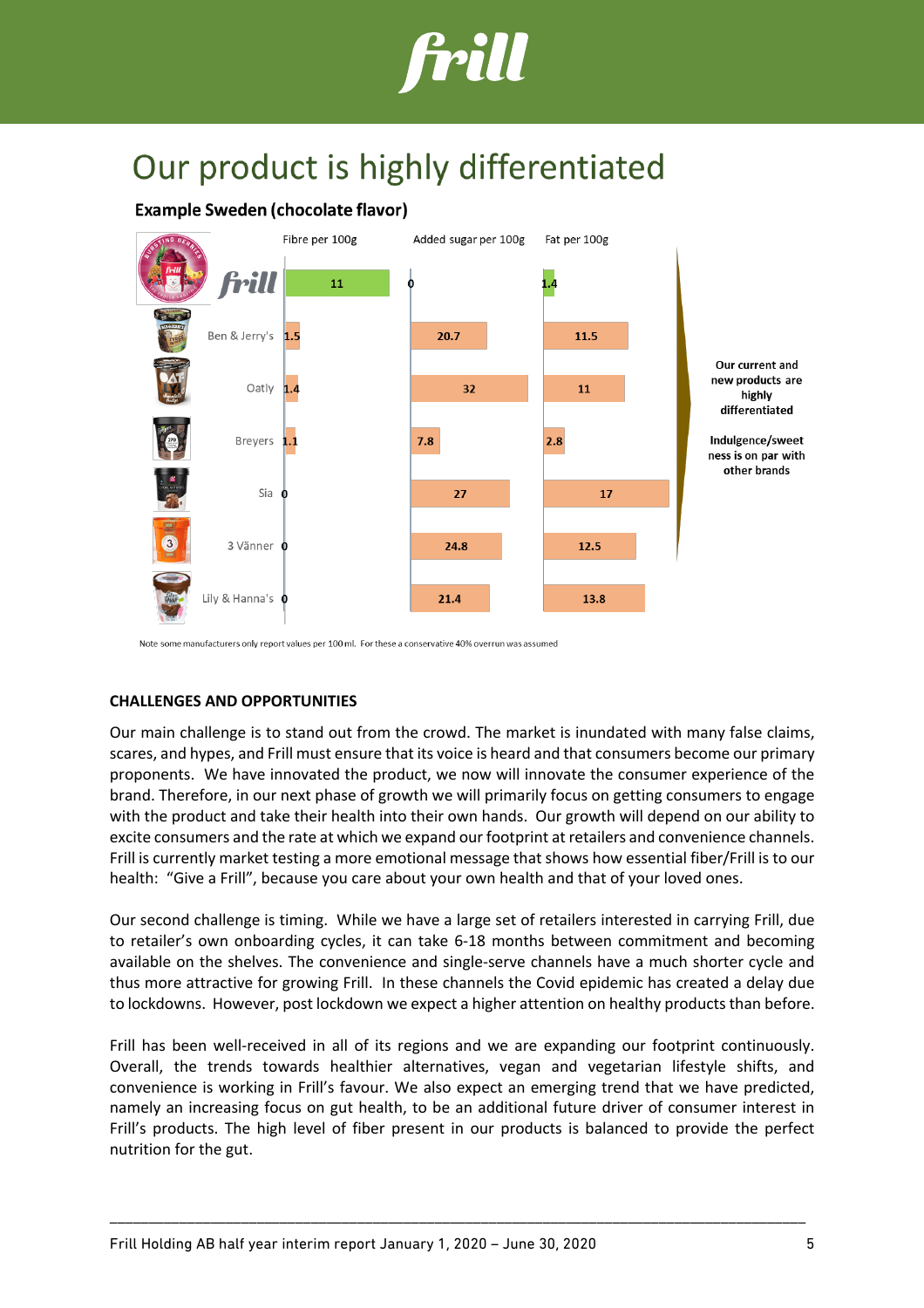

The UK has the most advanced on-line retail business globally and Frill's position has been stronger than competitors. We expect a potential Brexit to impact our UK business and we have taken steps to mitigate any disruption.

In Sweden, Frill has grown from an initial few stores in Uppsala to many locations across the country as well as on-line (e.g., Mathem.se) and in new channels such as cafes and sport arenas (Leo's lekland, Klättercentret). The ADD brand has had tough competition in its segment (protein), with loss of revenues. We have launched two new concepts (new functional product and Dough-Chi) to reposition the brand and boost its revenues. Once this has been accomplished, we will also look to expand its footprint into new regions.

### **MARKET BACKGROUND 2020**

### **Competition**

There are a range of new competitors entering the markets. These propositions center around low calorie, vegan, or certain ingredient (e.g., oatmilk, avocado). Well-established players such as Breyer's and HaloTop have entered the European market with the latter doing well, whereas Breyer's is struggling. Almost all established players now offer non-dairy alternatives. Overall, the differentiation of Frill has not changed. Frill continues to be the only truly healthy option: It is the only plant-based product that has no added sugar or sweetener, has >10 times the fiber of other competitors, and is among the lowest calorie products on the market. Relative to other brands we have not seen any decline due to competition and in our on-line sales we have seen stronger growth relative to competition. Our other brand ADD-ice cream, however, has been under attack.

### **Seasonal revenue fluctuations**

Ice-cream is a seasonal product and climate conditions (temperature, sun, rain) have a significant impact on sales. Higher temperatures and sunny days have a positive impact on sales, while lower temperatures and precipitation have a significantly dampening impact. A few degrees warmer or colder temperatures than average can have 20-80% impact on sales and sales on a rainy day can be 40-90% lower than on a sunny day.

### **Covid-19**

The Covid pandemic has had a major impact on many of the channels Frill has targeted. Below a summary of the main channels and the net impact we see:

- *Large retail:* In general positive, especially those with home delivery capability as sales have increased in certain stores. Some retailers are closing down low performing stores
- *Small retail incl cafes, convenience, venues, events etc*: Many are struggling and we expect that a sizable portion will potentially close. Those that make it through will see increased sales
- *Schools, businesses:* Temporary downturn, but post crisis we expect an increased interest in healthy alternatives
- *Hospitality and travel:* We expect a significant consolidation or closure of some of these channels (e.g., airlines). Again, we believe that those who survive will want to differentiate and products like Frill have a value
- *Healthcare:* We see this sector to continue growing and Frill's value proposition is deeply understood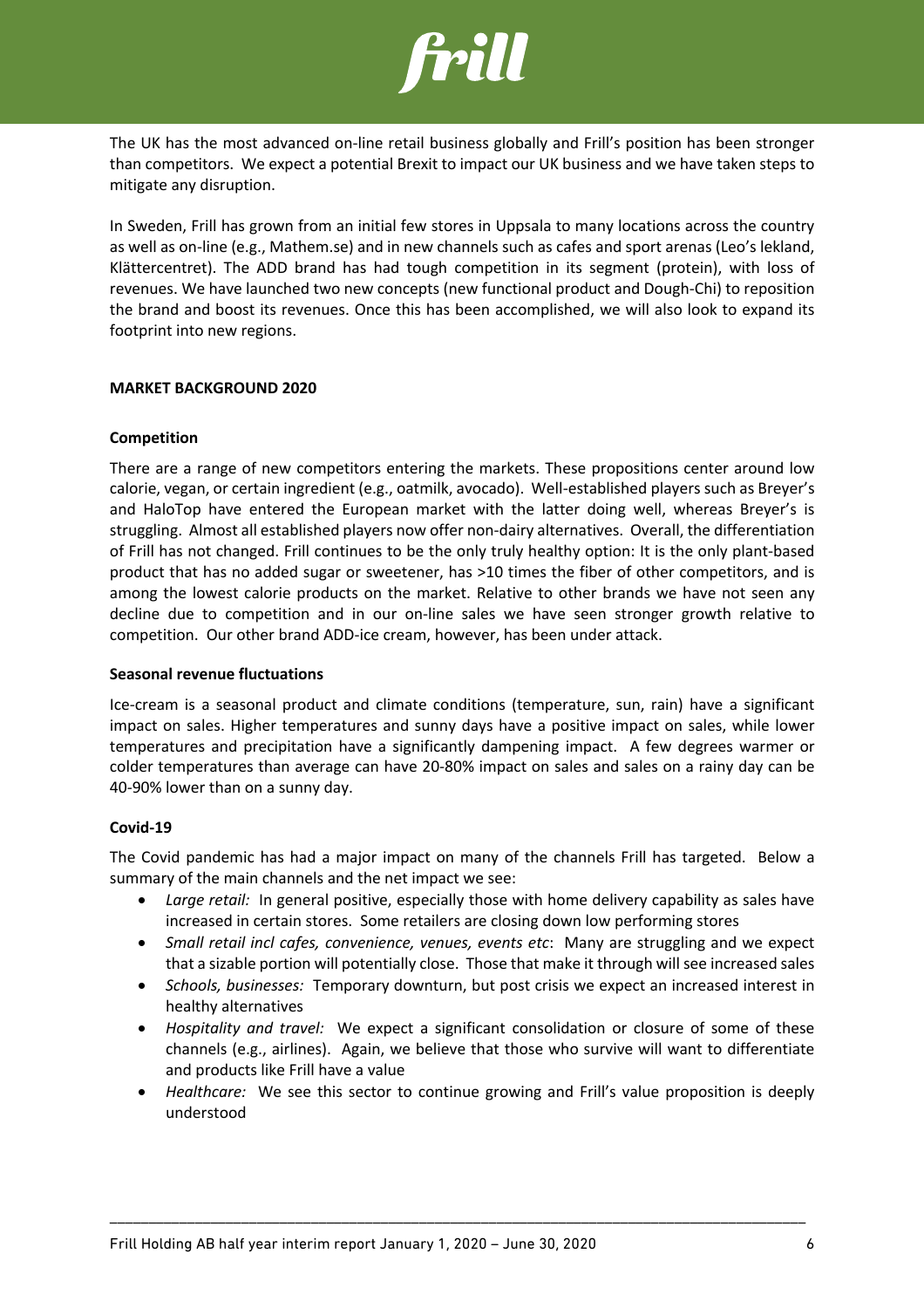

### **FINANCIAL OVERVIEW JULY-DECEMBER**

Income statement items and cash flows are compared with the previous year period. Balance sheet items pertain to the position at the end of the period and are compared with the corresponding previous year date. The interim report pertains to January-June 2020.

### **Revenues**

Frill the Frozen Smoothie is sold by Frill Holding AB, Frill UK and Frill US and ADD ice-cream is only sold by Add Nutrition AB in Sweden. The revenues of the Group for the period is TSEK 1 173 compared to TSEK 1 144. Between the periods, there is a slightly increase in sales of Frill and a slightly lower sales of ADD. Sales during the period January-June 2020 have not been significantly affected due to the current pandemic. No write-downs of receivables have had to be done due to the current pandemic.

Other operating income for the period was TSEK 1 118 compared to TSEK 0. The operating income for the year refers to a UK government contribution to innovative R&D and short-term lay-offs. In the middle of July, all personal are going back to full time work again. For the group in total TSEK 330 is affected positively from government support for short term lay-offs.

### **Cost of goods and services sold**

Cost of goods and services sold for the period was TSEK 1 577 compared to TSEK 1 048. Increased costs are due to some products getting close to reaching best-before-date being sold at a reduced price and ice cream packaging being discarded due to change in the formulation and information on the package.

The main cost of goods and services sold was for the purchase of ingredients, production, storage and freight. Frill the Frozen Smoothie and ADD ice-cream are produced in the United Kingdom and are transported from the manufacturing site in the United Kingdom to the storage facility in Sweden. The USA business has its own local manufacturing.

A significant portion of these costs relates to developing new markets, and raw material costs when developing flavours and test runs for manufacturing scale-up. The company works actively to improve gross profit through better procurement and productivity gains in manufacturing.

### **Other costs**

Selling expenses for the period was 2 828 compared to 3 536. These costs directly relate to sales. The main cost is for personnel, but also for marketing, e.g., product sampling activities for new retailers and sampling events. The current pandemic has reduced activities and costs, including salary reductions and temporary layoffs as part of governmental programs.

Administration expenses for the period was TSEK 3 692 compared to 4 738. These refer to staff cost but also other external costs. The lower cost between the periods can be explained by the lower number of employees and the effects of the current pandemic, described above.

Other operating expenses for the period was TSEK 31 compared to TSEK 455. These higher costs in previous periods primarily refer to research and development for relaunching the ADD brand, new Frill flavours, and improving the product using Frill Technology.

Net financial income for the period was TSEK -6 compared to -455. Net financial cost for the previous period is primarily interest cost on the loan Frill received, which has been paid back. The financial net is also affected by currency losses/gains on financial assets.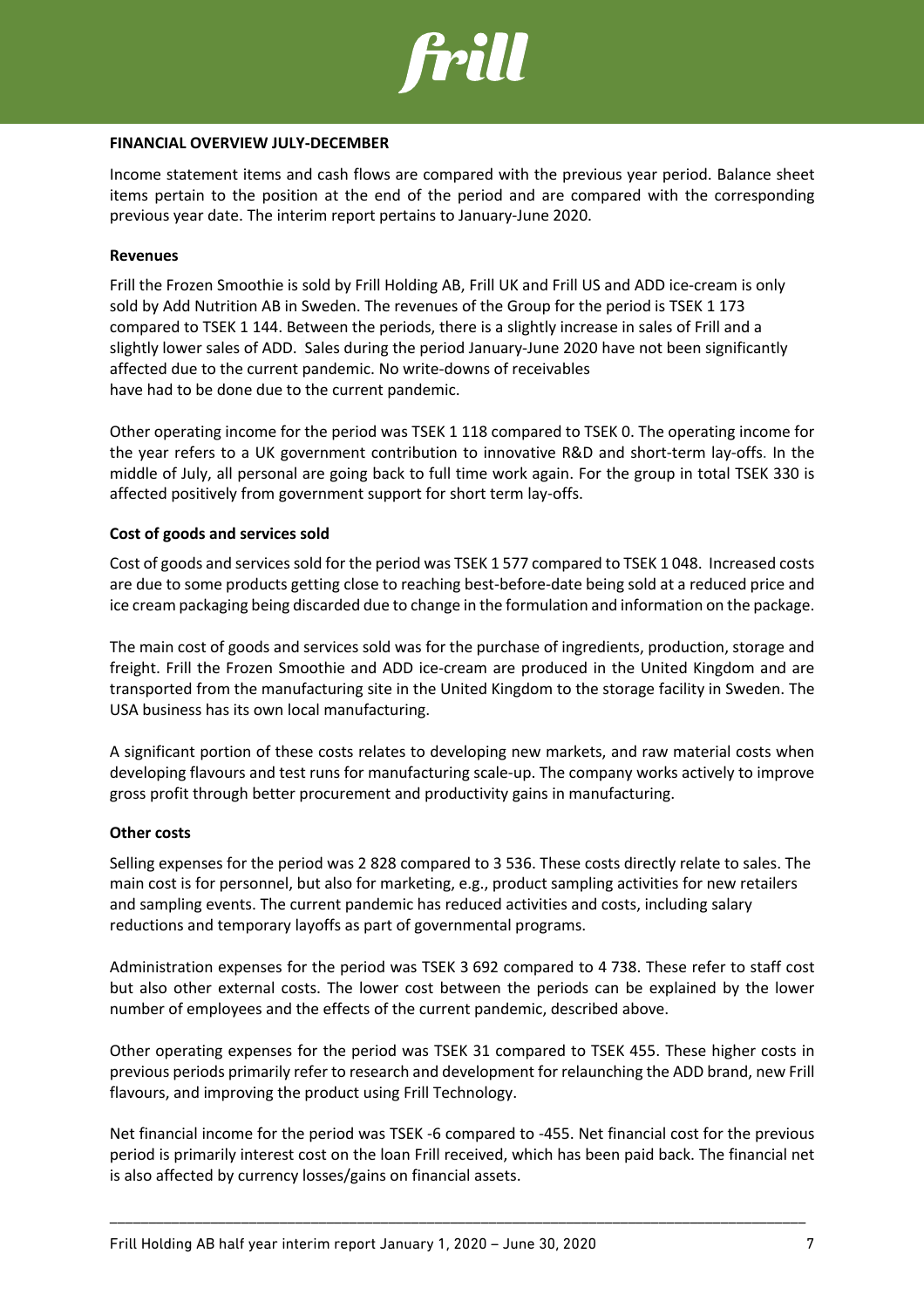

As a result, loss for the period was TSEK -5 843 compared to -9 128.

Earnings per share before/after dilution for the period was SEK -0.2 compared to SEK -0.4.

### **Balance sheet**

At the end of the reporting period, total group assets were TSEK 44 742, compared to TSEK 34 297, where goodwill wasthe single largest post, TSEK 25 001. The goodwill value stems from the acquisition of Add Nutrition AB in September 30, 2017. Tangible assets consist of production equipment and right of use assets of leases of warehouses and freezers.

Deferred tax assets on loss carried forward are recognized to the extent that there are factors that convincingly indicate that there will be sufficient future tax surpluses. No deferred tax assets on loss carried forward are reported until the Group reports positive taxable results.

Inventories was TSEK 2 750 compared to TSEK 3 400. The decrease in inventories between the periods are mainly related to decreased inventories in ADD, which is a result of lower activity and sales of the product. Accounts receivables was TSEK 225 compared to TSEK 466. Other receivables were TSEK 15 657 compared to TSEK 734. In July 2020, a share issue was carried out, which provided the company with approximately TSEK 14 000 net after issue costs.

The Group's total equity increased from TSEK 29 001 in December 2019 to TSEK 37 257 in 2020. The increase in equity is due to the new share issue.

The Group has interest bearing liabilities in the form of a lease liability (long and short-term). Other long-term liabilities of TSEK 670 was an interest-free loan from the related company Zendegii Ltd. During the period the company has been given a short-term loan of TSEK 745 from Zendegii Ltd. This loan is classified as other current liabilities in the balance sheet.

### **Cash flow**

Cash flow from operating activities for the period amounted to TSEK -4 936 compared to TSEK -7 615. Cash flow from operating activities is primarily cash spent on launching Frill in Sweden and US, as well as the turn-around of the ADD brand in Sweden. The adjustment for non-cash items in the period of TSEK 97 comparing to -48 is primarily due to depreciation of equipment and right of use assets and translation differences.

Cash flow from financing activities for the period amounted to TSEK 670 compared to TSEK 2 879. In the period Frill has received a short-term loan from Zendegii Ltd. The financing activities are also affected by amortization of the lease liability. Cash from the new share issue will affect the next reporting period, since the money was obtained in July.

### **Employees**

The average number of full-time employees for the period was 9 compared with 10. At the end of the period the number of employees was 8, compared with 10. The lower number of employees was partly because of synergies between Frill Holding AB and ADD Nutrition AB and partly because of fewer numbers of employees in Frill UK. Certain functions (e.g., design, social media) have also been outsourced to third parties to allow for more flexibility and higher cost efficiency.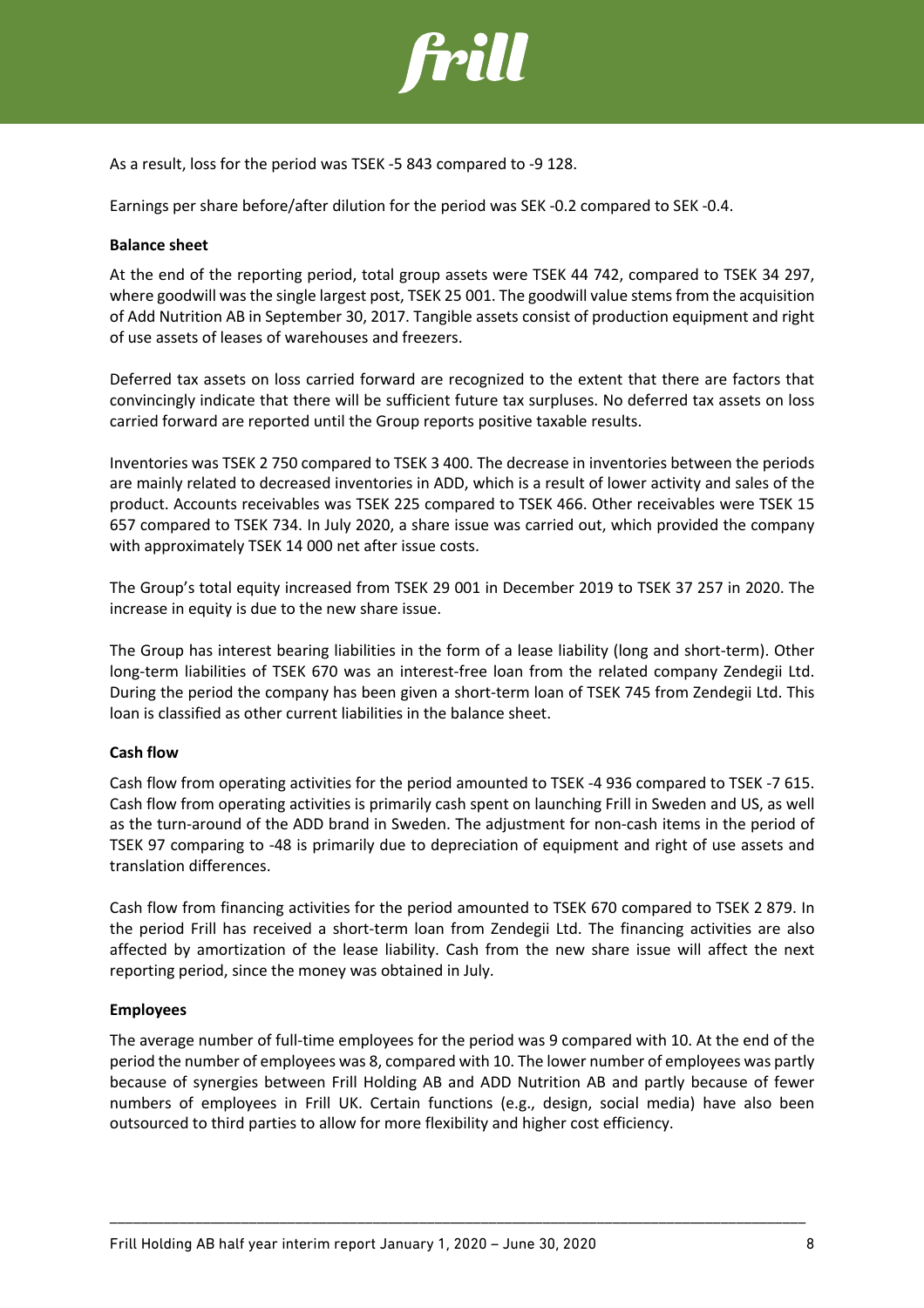

### **Parent company**

The parent company is marketing and selling Frill the Frozen Smoothie on the Swedish Market. The parent company also includes Group management and functions that provide services to the other companies in the group.

Financial expense for the year was TSEK -831 compared to TSEK -286, primarily due to impairment of the booked value of shares in Add Nutrition AB.

## **CONDENSED CONSOLIDATED INCOME STATEMENT**

|                                          | 2020        | 2019     | 2019     |
|------------------------------------------|-------------|----------|----------|
| <b>TSEK</b>                              | Jan-June    | Jan-June | Jan-Dec  |
|                                          |             |          |          |
| <b>Continuing operations</b>             |             |          |          |
| Net sales                                | 1 1 7 3     | 1 1 4 4  | 2 3 0 5  |
| Cost of goods and services sold          | $-1577$     | $-1048$  | $-1976$  |
| <b>Gross profit</b>                      | $-404$      | 96       | 329      |
|                                          |             |          |          |
| Selling expenses                         | $-2828$     | $-3536$  | $-8540$  |
| Administrative expenses                  | $-3692$     | $-4738$  | $-8363$  |
| Other operating income                   | 1 1 1 8     | 0        | 121      |
| Other operating expenses                 | $-31$       | $-495$   | $-587$   |
| <b>Operating profit/loss</b>             | $-5837$     | $-8673$  | $-17040$ |
|                                          |             |          |          |
| Financial income/expenses                | -6          | $-455$   | $-799$   |
| Profit/loss after financial items        | $-5843$     | $-9128$  | $-17839$ |
|                                          |             |          |          |
| <b>Profit/loss before taxes</b>          | $-5843$     | $-9128$  | $-17839$ |
|                                          |             |          |          |
| Income tax                               | $\mathbf 0$ | 0        | $-13$    |
|                                          |             |          |          |
| Profit/loss for the period               | $-5843$     | $-9128$  | $-17852$ |
|                                          |             |          |          |
| Other comprehensive income               |             |          |          |
| <b>Translation differences</b>           | $-24$       | $-321$   | $-304$   |
|                                          |             |          |          |
| <b>Total comprehensive income</b>        | $-5867$     | $-9449$  | $-18156$ |
|                                          |             |          |          |
| Earnings per share after/before dilution | $-0,2$      | $-0,4$   | $-0,7$   |

Comprehensive income for the period is entirely attributable to the shareholders of the Parent Company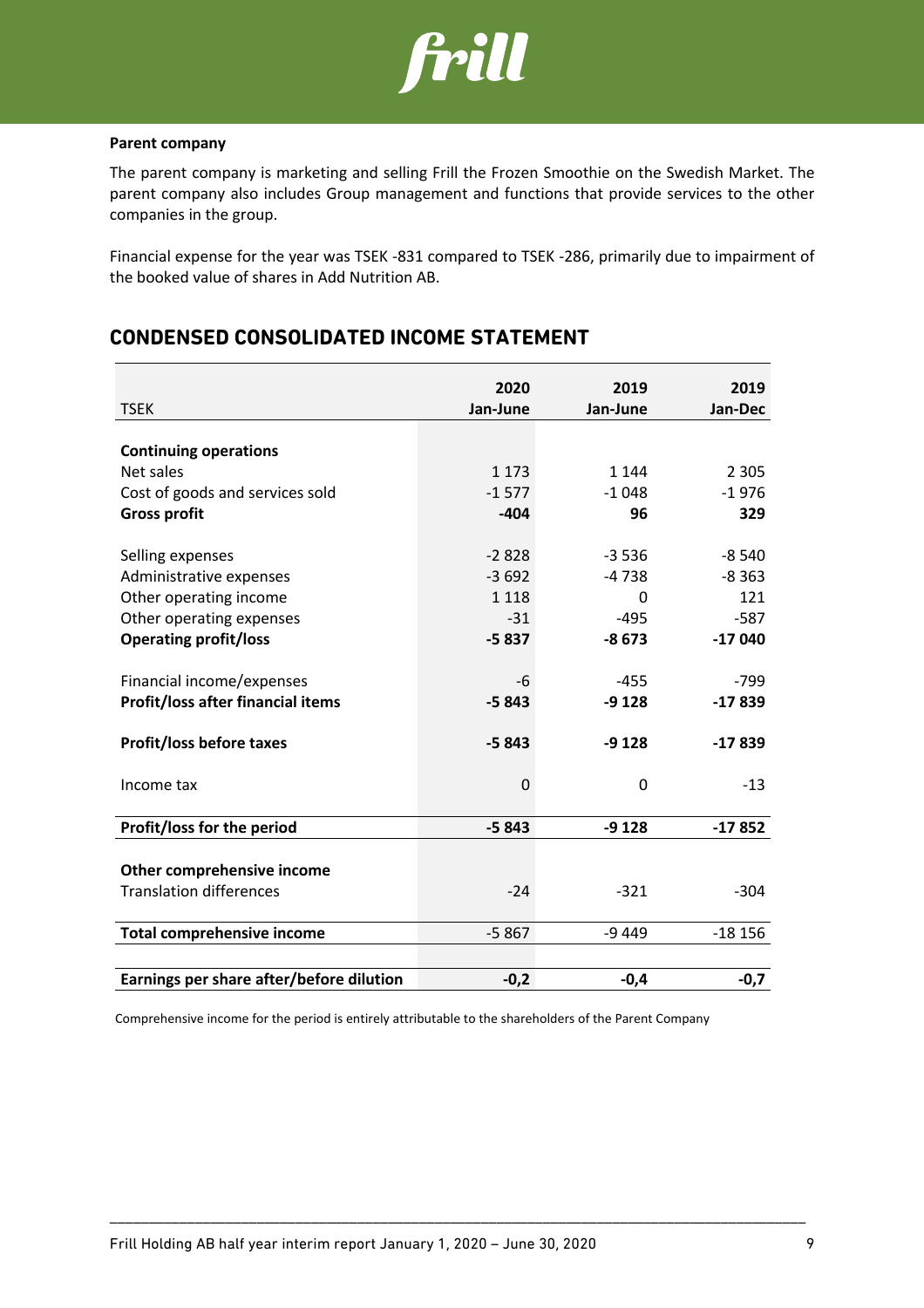

## **CONDENSED CONSOLIDATED BALANCE SHEET**

| <b>TSEK</b>                                                                       | 2020<br>June 30 | 2019<br>June 30 | 2019<br><b>Dec 31</b> |
|-----------------------------------------------------------------------------------|-----------------|-----------------|-----------------------|
|                                                                                   |                 |                 |                       |
| <b>ASSETS</b>                                                                     |                 |                 |                       |
| <b>Non-current assets</b>                                                         |                 |                 |                       |
| Goodwill                                                                          | 25 001          | 25 001          | 25 001                |
| Tangible assets                                                                   | 120             | 149             | 145                   |
| Right of use assets                                                               | 114             | 413             | 190                   |
| Deferred tax assets                                                               | 0               | 13              | 0                     |
| Other non-current assets                                                          | 13              | 13              | 13                    |
| <b>Total non-current assets</b>                                                   | 25 248          | 25 589          | 25 349                |
|                                                                                   |                 |                 |                       |
| <b>Current assets</b>                                                             | 2750            | 3 4 0 0         |                       |
| Inventories<br>Account receivables                                                | 225             | 466             | 3 1 8 4<br>390        |
| Other receivables                                                                 | 15 657          | 734             | 708                   |
| Cash and cash equivalents                                                         | 862             | 4 1 0 8         | 5 1 4 8               |
| <b>Total current assets</b>                                                       | 19 4 94         | 8708            | 9430                  |
| <b>Total assets</b>                                                               | 44 742          | 34 297          | 34 779                |
|                                                                                   |                 |                 |                       |
| <b>EQUITY AND LIABILITIES</b>                                                     |                 |                 |                       |
| <b>Equity</b>                                                                     |                 |                 |                       |
| Share capital                                                                     | 1791            | 1 2 9 9         | 1516                  |
| Unregistered share capital                                                        | 1515            | 0               | 0                     |
| Other contributed capital                                                         | 107 059         | 82 178          | 94 726                |
| <b>Translation reserve</b>                                                        | $-357$          | $-350$          | $-333$                |
| Profit/loss brought forward incl. net profit/loss for the year)                   | $-72751$        | $-58184$        | $-66908$              |
| Total equity (entirely attributable to the shareholders of<br>the parent company) | 37 257          | 24 943          | 29 001                |
|                                                                                   |                 |                 |                       |
| Long-term liabilities                                                             |                 |                 |                       |
| Lease liability                                                                   | 0               | 167             | 155                   |
| <b>Other liabilites</b>                                                           | 670             | 670             | 670                   |
| <b>Total long-term liabilities</b>                                                | 670             | 837             | 825                   |
| <b>Current liabilities</b>                                                        |                 |                 |                       |
| Lease liability                                                                   | 119             | 250             | 40                    |
| Accounts payable                                                                  | 1 1 8 2         | 1582            | 1 2 5 0               |
| Other current liabilites                                                          | 5 5 1 4         | 6685            | 3 6 6 3               |
| <b>Total current liabilites</b>                                                   | 6815            | 8517            | 4953                  |
| <b>Total equity and liabilites</b>                                                | 44 742          | 34 297          | 34 779                |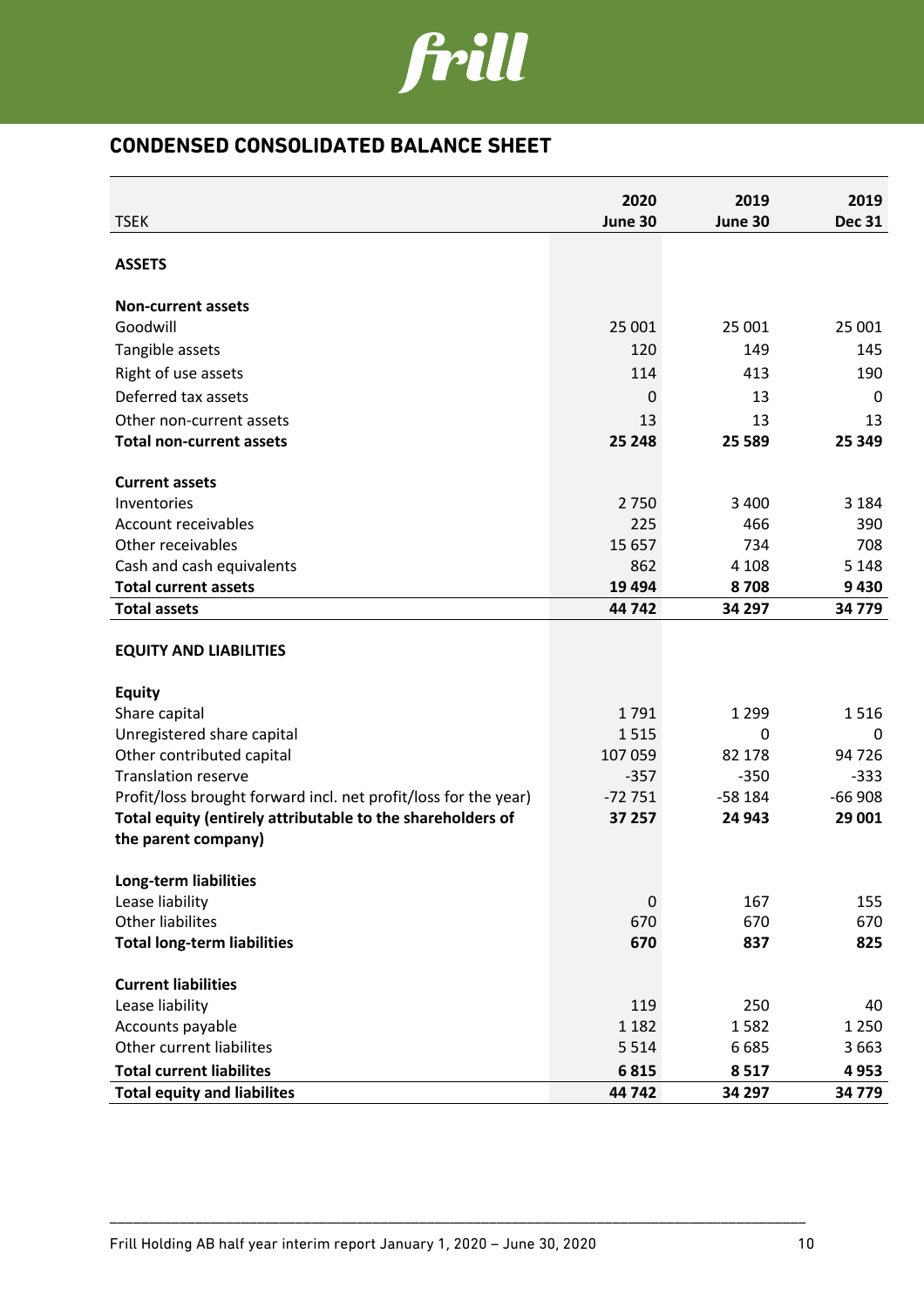

## **CONDENSED CONSOLIDATED STATEMENT OF CHANGE IN EQUITY**

|                                       | 2020     | 2019        | 2019     |
|---------------------------------------|----------|-------------|----------|
| <b>TSEK</b>                           | Jan-June | Jan-June    | Jan-Dec  |
|                                       |          |             |          |
| <b>Opening balance</b>                | 29 001   | 34 392      | 34 392   |
| Profit/loss for the period            | $-5843$  | $-9128$     | $-17852$ |
| Other comprehensive income            |          |             |          |
| <b>Translation difference</b>         | $-24$    | $-321$      | $-304$   |
| <b>Transactions with shareholders</b> |          |             |          |
| New share issue                       | 17 905   | $\mathbf 0$ | 13 000   |
| Issue costs                           | $-3782$  | 0           | $-235$   |
|                                       |          |             |          |
| <b>Closing equity</b>                 | 37 257   | 24 943      | 29 001   |

## **CONDENSED CONSOLIDATED STATEMENT OF CASH FLOW**

| <b>TSEK</b>                                           | 2020<br>Jan-June | 2019<br>Jan-June | 2019<br>Jan-Dec |
|-------------------------------------------------------|------------------|------------------|-----------------|
|                                                       |                  |                  |                 |
| Profit/loss after financial items                     | $-5843$          | $-9128$          | $-17839$        |
| Adjustment for non-cash items                         | 97               | -48              | 31              |
| Income tax paid                                       | 0                | 0                | $\Omega$        |
| Cash flow from operating activities before changes in |                  |                  |                 |
| working capital                                       | -5746            | -9 176           | $-17808$        |
|                                                       |                  |                  |                 |
| Cash flow from changes in working capital             | 810              | 1561             | 1525            |
| Cash flow from operating activities                   | -4936            | $-7615$          | $-16283$        |
| Cash flow from investing activities                   | 0                | 0                | -49             |
| Cash flow from financing activities                   | 670              | 2879             | 12 618          |
|                                                       |                  |                  |                 |
| Cash flow from the period                             | $-4266$          | -4 736           | $-3714$         |
|                                                       |                  |                  |                 |
| Cash and cash equivalents at beginning of the period  | 5 1 4 8          | 8788             | 8788            |
| Exchange-rate difference in cash and cash equivalents | $-20$            | 56               | 74              |
| Cash and cash equivalents at the close of the period  | 862              | 4 108            | 5 1 4 8         |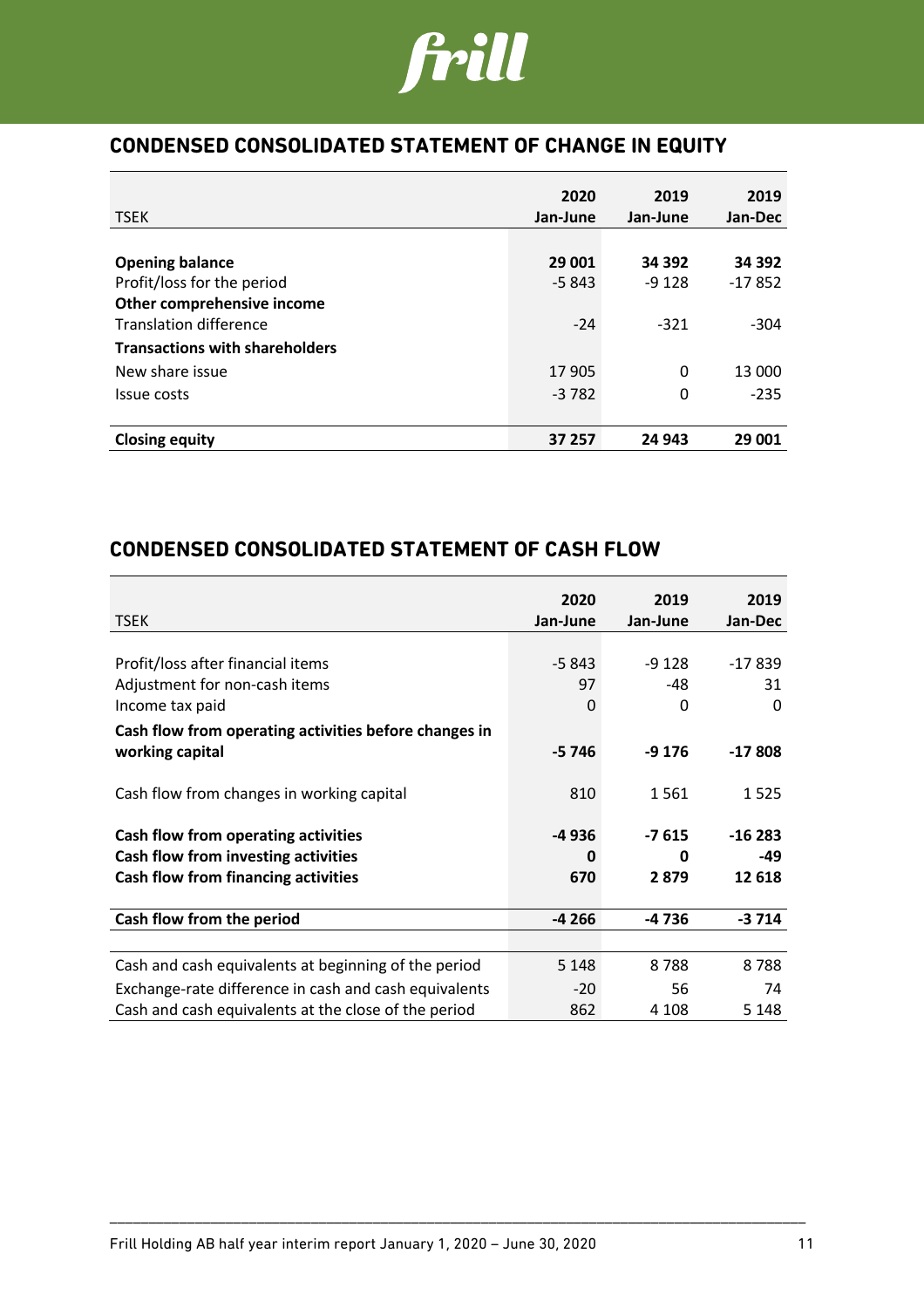# frill

## **DISAGGREGATION OF REVENUE FROM CONTRACTS WITH CUSTOMERS**

|             | 2020     | 2019     | 2019    |
|-------------|----------|----------|---------|
| <b>TSEK</b> | Jan-June | Jan-June | Jan-Dec |
| Frill       | 945      | 838      | 1796    |
| Add         | 228      | 306      | 509     |
| Total       | 1 1 7 3  | 1 1 4 4  | 2 3 0 5 |

## **KEY RATIOS**

|                                                | 2020       | 2019       | 2019       |
|------------------------------------------------|------------|------------|------------|
| <b>TSEK</b>                                    | Jan-June   | Jan-June   | Jan-Dec    |
| Net sales                                      | 1 1 7 3    | 1 1 4 4    | 2 3 0 5    |
| <b>EBIT</b>                                    | $-5837$    | $-8673$    | $-17040$   |
| Profit/loss after financial items              | $-5843$    | $-9128$    | $-17839$   |
| Equity                                         | 37 257     | 24 943     | 29 001     |
| Earnings per share, kr                         | $-0,2$     | $-0,4$     | $-0,7$     |
| Equity per share                               | 1          | 1          | 1          |
| Equity/assets ratio (%)                        | 83%        | 73%        | 83%        |
| Share price                                    | 0,70       | 5,85       | 3,90       |
| Cash flow from operating activities            | $-4936$    | $-7615$    | $-16283$   |
| Average number of shares before/after dilution | 30 340 525 | 25 976 805 | 26 748 494 |
| Number of shares at end of period              | 35 810 138 | 25 976 805 | 30 310 138 |
| Average numbers of employees                   | 9          | 10         | 12         |
| Average numbers of employees end of period     | 8          | 10         | 11         |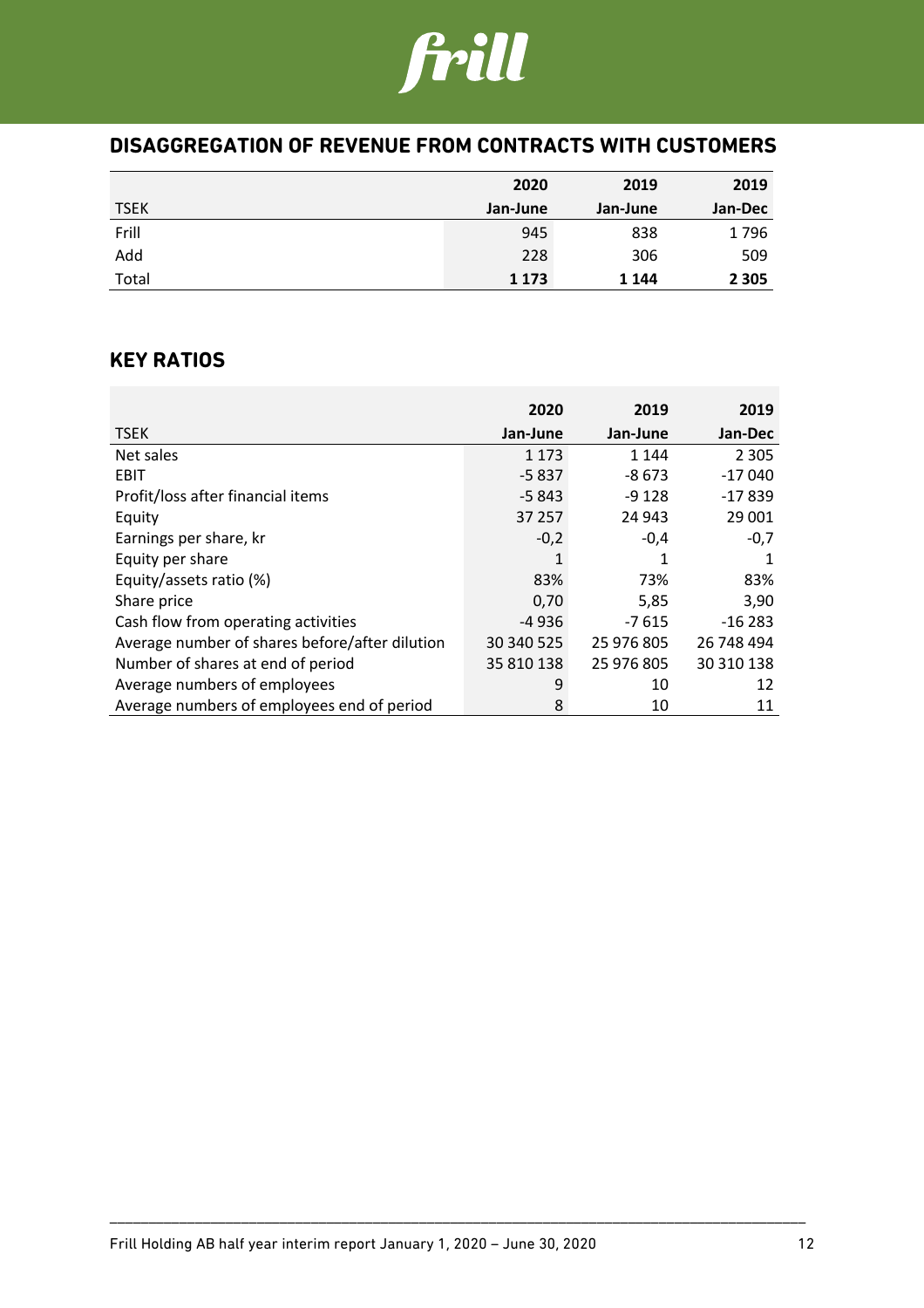

## **CONDENSED PARENT COMPANY INCOME STATEMENT**

| <b>TSEK</b>                       | 2020<br>Jan-June | 2019     | 2019     |
|-----------------------------------|------------------|----------|----------|
|                                   |                  | Jan-June | Jan-Dec  |
| <b>Continuing operations</b>      |                  |          |          |
| Net sales                         | 332              | 470      | 843      |
| Cost of goods and services sold   | $-395$           | $-354$   | $-616$   |
| <b>Gross profit</b>               | $-63$            | 116      | 227      |
|                                   |                  |          |          |
| Selling expenses                  | $-891$           | $-1447$  | $-2256$  |
| Administrative expenses           | $-1934$          | $-2610$  | $-4049$  |
| Other operating income            | 314              | 92       | 254      |
| Other operating expenses          | -4               | $-43$    | $-53$    |
| <b>Operating profit/loss</b>      | $-2578$          | $-3892$  | $-5877$  |
| Financial income/expenses         | $-831$           | $-286$   | $-4180$  |
| Profit/loss after financial items | $-3409$          | $-4178$  | $-10057$ |
|                                   |                  |          |          |
| <b>Profit/loss before taxes</b>   | $-3409$          | $-4178$  | $-10057$ |
| Income tax                        | 0                | 0        | 0        |
| Profit/loss for the period        | $-3409$          | $-4178$  | $-10057$ |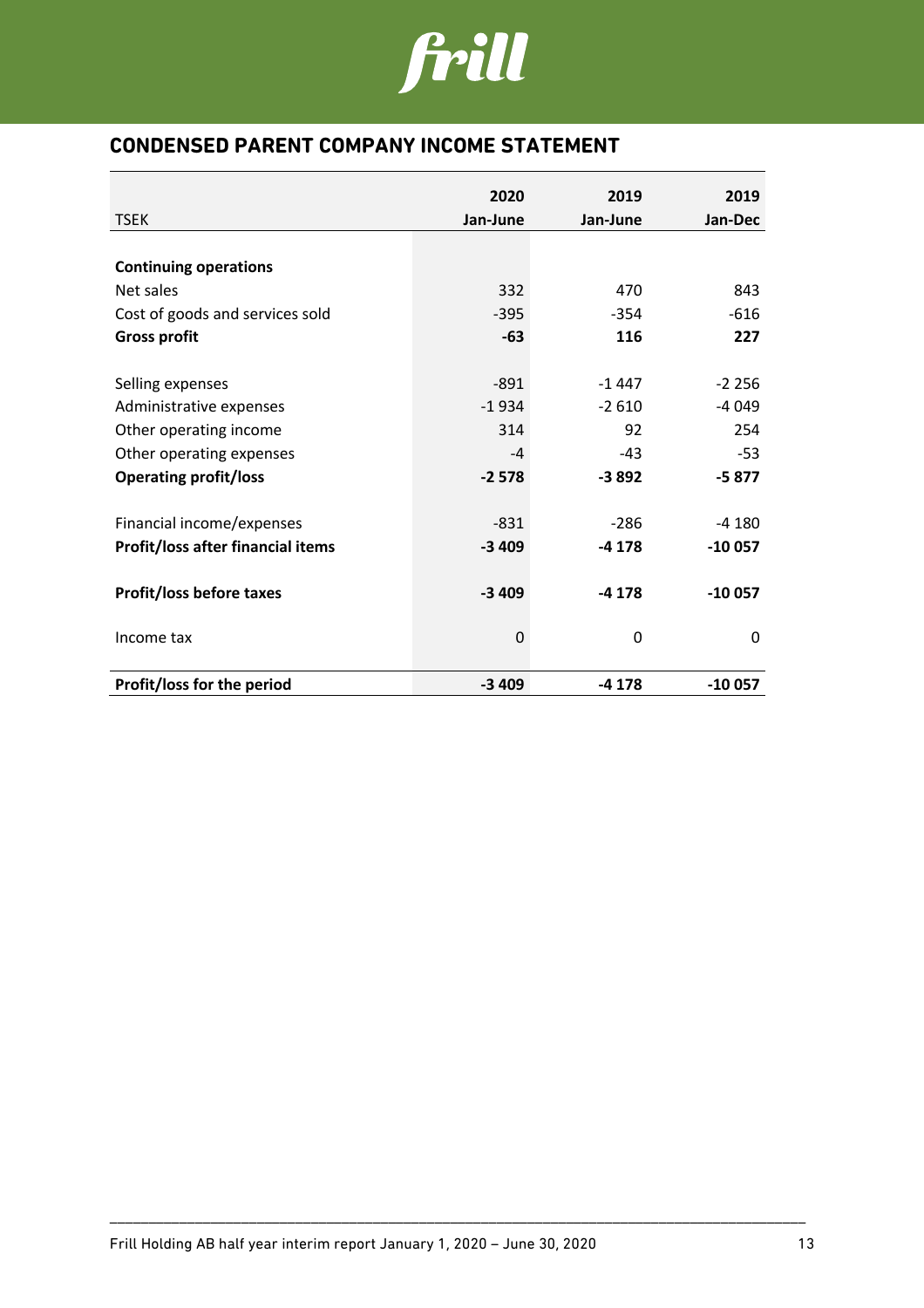

## **CONDENSED PARENT COMPANY BALANCE SHEET**

|                                              | 2020        | 2019            | 2019            |
|----------------------------------------------|-------------|-----------------|-----------------|
| <b>TSEK</b>                                  | June 30     | June 30         | <b>Dec 31</b>   |
|                                              |             |                 |                 |
| <b>ASSETS</b>                                |             |                 |                 |
|                                              |             |                 |                 |
| Subscribed not paid in capital               | 15 088      | 0               | 0               |
|                                              |             |                 |                 |
| <b>Non-current assets</b>                    |             |                 |                 |
| Participations in group companies            | 45 509      | 46 109          | 45 509          |
| Receivables on group companies               | 21 285      | 16 5 38         | 19676           |
| <b>Total non-current assets</b>              | 66 794      | 62 647          | 65 185          |
| <b>Current assets</b>                        |             |                 |                 |
| Inventories                                  | 649         | 555             | 571             |
| Account receivables                          | 73          | 271             | 54              |
| Other receivables                            | 920         | 730             | 902             |
| Cash and cash equivalents                    | 316         | 3711            | 4570            |
| <b>Total current assets</b>                  | 1958        | 5 2 6 7         | 6097            |
| <b>Total assets</b>                          | 83 840      | 67914           | 71 282          |
| <b>EQUITY AND LIABILITIES</b>                |             |                 |                 |
| <b>Equity</b>                                |             |                 |                 |
| Share capital                                | 1791        | 1 2 9 9         | 1516            |
| Unregistered share capital                   | 1515        | 0               | 0               |
| Share premium reserve                        | 227 055     | 202 174         | 214 722         |
| Retained earnings                            | $-147831$   | $-137773$       | $-137773$       |
| Profit/loss for the year                     | $-3409$     | -4 178          | $-10057$        |
| <b>Total equity</b>                          | 79 121      | 61 522          | 68 408          |
|                                              |             |                 |                 |
| <b>Long-term liabilities</b>                 |             |                 |                 |
| <b>Other liabilites</b>                      | 670         | 670             | 670             |
| <b>Total long-term liabilities</b>           | 670         | 670             | 670             |
|                                              |             |                 |                 |
| <b>Current liabilities</b>                   |             | 577             |                 |
| Accounts payable<br>Other current liabilites | 404<br>3645 |                 | 298             |
| <b>Total current liabilities</b>             | 4 0 4 9     | 5 1 4 5<br>5722 | 1906<br>2 2 0 4 |
| <b>Total equity and liabilites</b>           | 83 840      | 67914           | 71 282          |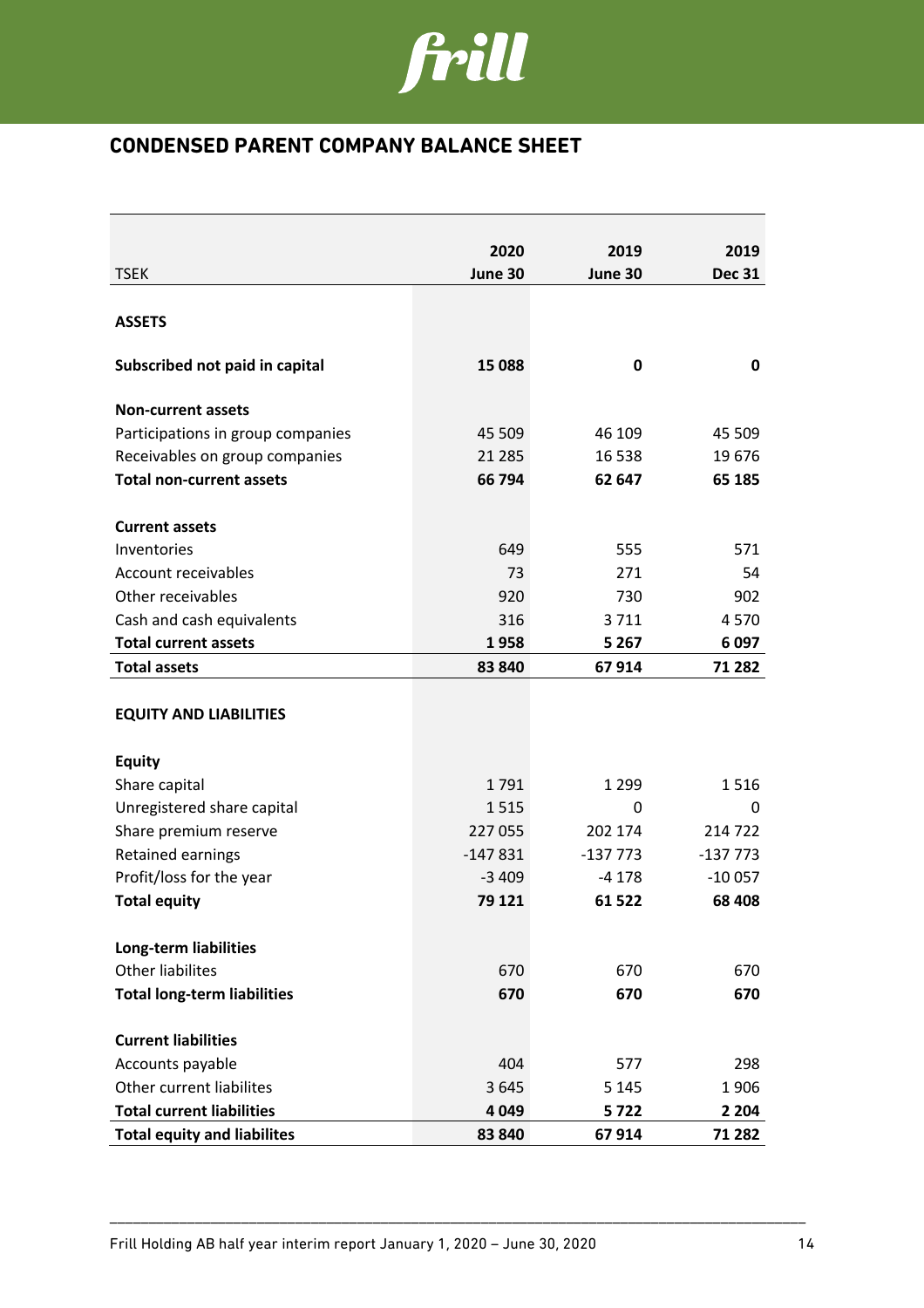

### **ACCOUNTING AND VALUTATION POLICIES AND OTHER INFORMATION**

### **General Company information**

Frill Holding AB is a Swedish public limited liability company, with company registration number 559026-8016 and with its head office in Uppsala. Frill Holding AB has three fully owned subsidiaries: Frill Inc, Zendegii Frill Limited and Add Nutrition AB. Frill Holding AB also owns 5 percent of the associated company Zendegii Retail Limited. Frill was listed on Nasdaq First North, March 27, 2019.

### **Accounting principles**

The consolidated financial statements are presented in accordance with the International Financial Reporting Standards (IFRS) established by the International Accounting Standards Board (IASB) and the interpretations issued by the IFRS Interpretations Committee (IFRIC) which have been endorsed by the European Commission for application in the EU. The applied standards and interpretations are those that were in force and had been endorsed by the EU at 1 January 2020. The consolidated half year interim report is presented compliant with IAS 34, Interim Financial Reporting, and in compliance with the relevant provisions in the Swedish Annual Accounts Act. The half year interim report for the Parent Company has been prepared in accordance with the Swedish Annual Accounts Act and RFR 2, Accounting for Legal Entities. For lease accounting the company makes use of the exemption under RFR2 to treat all leases as operating lease in parent company.

### **Basis of accounting**

Except for the changes below, the same accounting policies and methods of computation are applied in the interim financial statements as in the most recent annual financial statements.

### **Changes in significant accounting policies**

A number of new standards, amendments and interpretations of standards are effective for financial years beginning January 1, 2020. None of the amendments and interpretations in existing standards that have been applied from the financial year beginning January 1, 2020 had any material impact on the financial statements for the Group.

### **Governmental support measures**

Those governmental support measures that have been received or will be received as an effect of the Covid-19 pandemic will be recognized in the income statement when it is reasonably certain that the conditions for receiving the support have been met or will be met.

### **Risks and uncertainties**

A number of factors may affect the Frill group's result and business. Many of these can be dealt with through internal routines, while certain others are affected more by external influences. There are risks and uncertainties for the Frill group related to quality of raw materials, legislation and opinion, absence of formal agreements, reliance on suppliers, currency risk, financing and future capital requirements, impact of weather on sales, etc., but also in connection with expansion into new markets, the launch of new flavours and how the brand is managed.

The Covid-19 pandemic that erupted during the beginning of 2020 affects the entire world market and will also affect Frill. Companies have been affected by staff being called upon to work from home, shops and restaurants have been closed down etc. Frill has been directly affected by this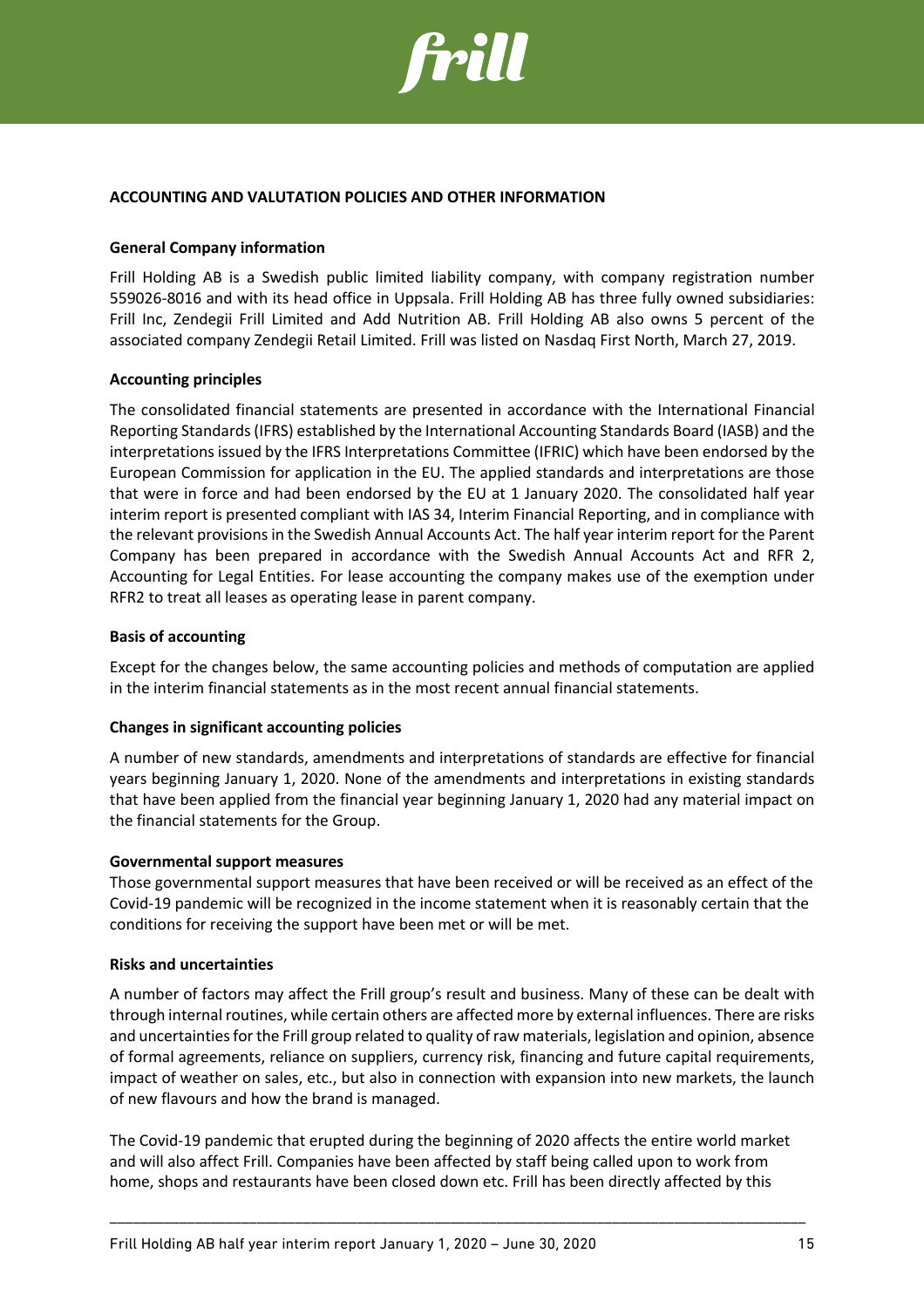

through cancellation of marketing efforts like samplings, demos and all events. While the business has so far not seen a decline in orders, a significant portion of the pipeline for new business is on hold. At present, it is difficult to quantify the financial impact of this for the full year of 2020. The company has taken measures to reduce costs in this uncertain situation, for example through furloughing, staff being laid off, and other costs have been reviewed.

There have been no changes in the risks facing the Group compared to what was reported in the Annual Report 2019.

### **Related-party transactions**

Zendegii Ltd. has made a short-term loan facility of up to MSEK 4 available to Frill Holding AB, with an interest rate of 4%. This facility has been used during the period with TSEK 746.

Zendegii Ltd may also provide Frill with flavour design support. In all cases, Frill would fully own any product formulations produced by Zendegii Ltd. Zendegii Ltd has invoiced the Frill Group for their services. Zendegii Frill Ltd also has a rental agreement with Zendegii Ltd. Frill's CEO Khosro Ezaz-Nikpay is a shareholder in Zendegii Ltd.

It is the opinion of the Company that these transactions follow market standards.

### **Share capital**

Share capital in Frill totals TSEK 1 791 allocated to 35 810 138 outstanding shares. As of June 30, there is also an ongoing share capital increase. This will increase the share capital by SEK 1 515 000 (currently listed under "Unregistered share capital") and the number of shares by 30 310 138 after the end of period. The Frill Articles of Association provide that share capital shall be not less than MSEK 2.0 and not exceed MSEK 8.0, and total outstanding shares shall be not less than 40 000 000 and not exceed 160 000 000. The Company has two classes of shares. The proceeds of the share issue are listed under "Other receivables" as the share issue was registered at Bolagsverket on July 9, 2020. Every share carries an equal right to dividend and excess after liquidation. A class shares entitle the holder to 10 votes per share and B class shares entitle the holder to one vote per share. There are 3 000 000 A shares and 32 310 138 B shares.

### **Outstanding warrants**

The Company has 1 005 000 outstanding warrants as part of its warrant program for certain employees and members of the board of directors. The warrant program was adopted at the Annual General Meeting 2017. The subscription price was determined based on Black Scholes. Each warrant grants the entitlement to, between July 1, 2019 and January 31, 2021, subscribe for 1.02 new share of series B in the Company for SEK 5.9.

The warrants are subject to customary conversion conditions in connection with new share issues, etc.

If the warrants are fully exercised the issued shares would represent approximately 2.8% of the outstanding shares and votes in the company. As of June 30, 2020, no dilution effect exists because it would lead to a reduced loss per share.

\_\_\_\_\_\_\_\_\_\_\_\_\_\_\_\_\_\_\_\_\_\_\_\_\_\_\_\_\_\_\_\_\_\_\_\_\_\_\_\_\_\_\_\_\_\_\_\_\_\_\_\_\_\_\_\_\_\_\_\_\_\_\_\_\_\_\_\_\_\_\_\_\_\_\_\_\_\_\_\_\_\_\_\_\_\_\_\_\_\_

### **Auditor's review**

The interim report has not been reviewed by the Company's auditor.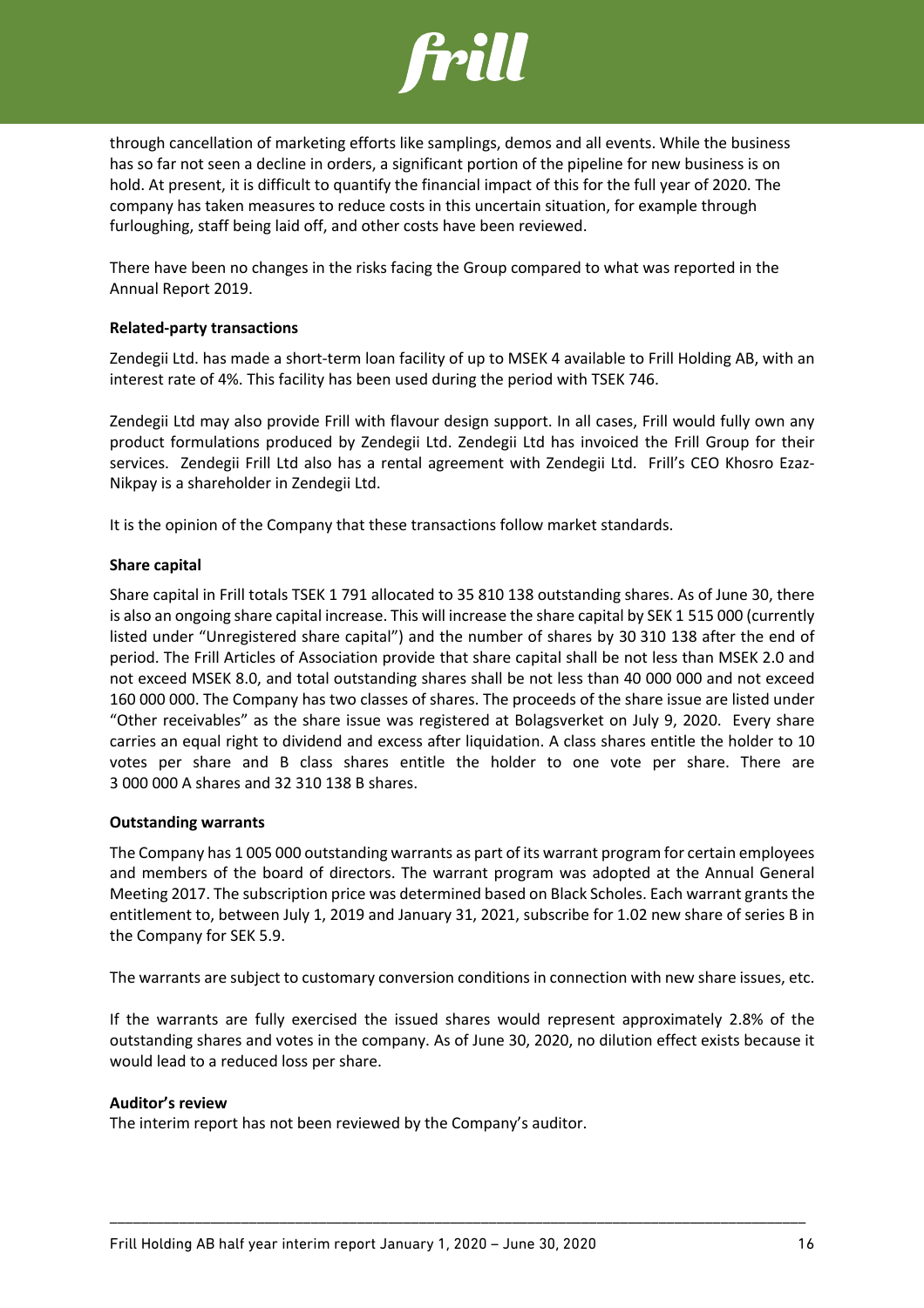

### **Definitions / calculations**

EBIT Earnings before income tax and financial items

Earnings per share Net/profit loss in SEK in relation to the weighted average number of shares outstanding

Equity per share Equity at the end of the period in relation to the number of shares at the end of the period

Equity/assets ratio Equity at the end of the period in relation to total assets at the end of the period

### **Financial calendar**

Interim report July 1 – December 31, 2020: February 26, 2021 Annual report 2020: May 5, 2021 Annual general meeting: May 18, 2021

### **For more information, please contact:**

Frill Holding AB Khosro Ezaz-Nikpay, CEO Khosro.nikpay@frill.eu +442089621636

Karin Nilsson, CFO Info@frill.se

This information is in formation that Frill Holding AB (publ) is obliged to make public pursuant to the EU Market Abuse Regulation. The information was submitted for publication at 8:00 a.m. CET on August 27, 2020.

\_\_\_\_\_\_\_\_\_\_\_\_\_\_\_\_\_\_\_\_\_\_\_\_\_\_\_\_\_\_\_\_\_\_\_\_\_\_\_\_\_\_\_\_\_\_\_\_\_\_\_\_\_\_\_\_\_\_\_\_\_\_\_\_\_\_\_\_\_\_\_\_\_\_\_\_\_\_\_\_\_\_\_\_\_\_\_\_\_\_

### **Certified adviser Auditor**

FNCA PwC Sverige Box 5807, 102 48 Stockholm 164 51 Kista +46 8 528 00 399 +46 101 996 229 www.fnca.se www.pwc.se

Humlegårdsgatan 5 Kista Science Tower, Färögatan 33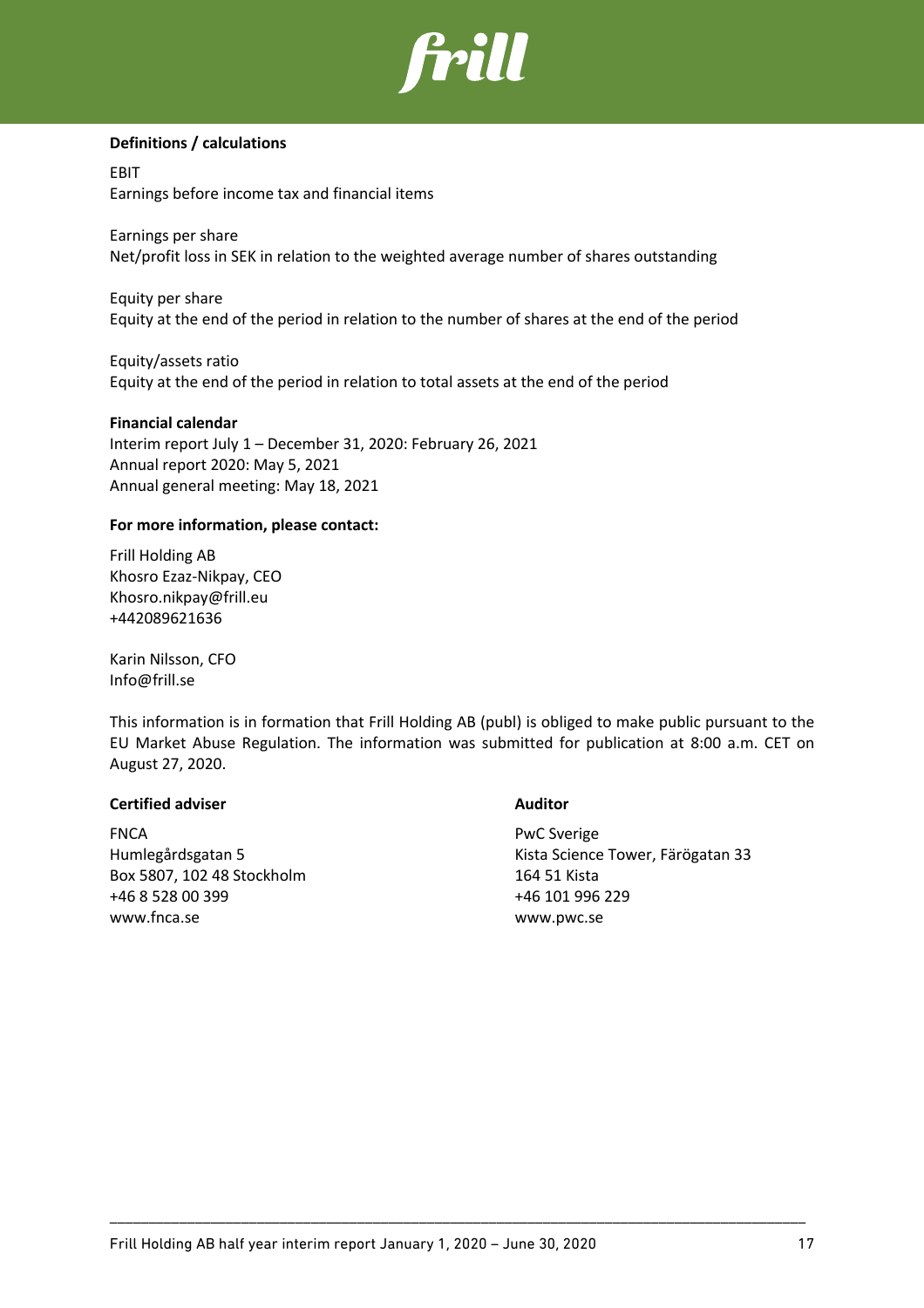

### **Assurance**

The Board of Directors hereby gives its assurance that the report provides a true and fair view of the business activities, financial position and results of operations of the Group and the Parent Company, and describes the significant risks and uncertainties to which the Parent Company and the Group companies are exposed.

Stockholm, August 27, 2020

Mats Lindstrand **Anna Hällöv** Chairman Board Member

Board Member Board Member

Peter Freedman **Andrew McKinlay** 

Dr. Khosro Ezaz-Nikpay Jan Åström CEO Board Member